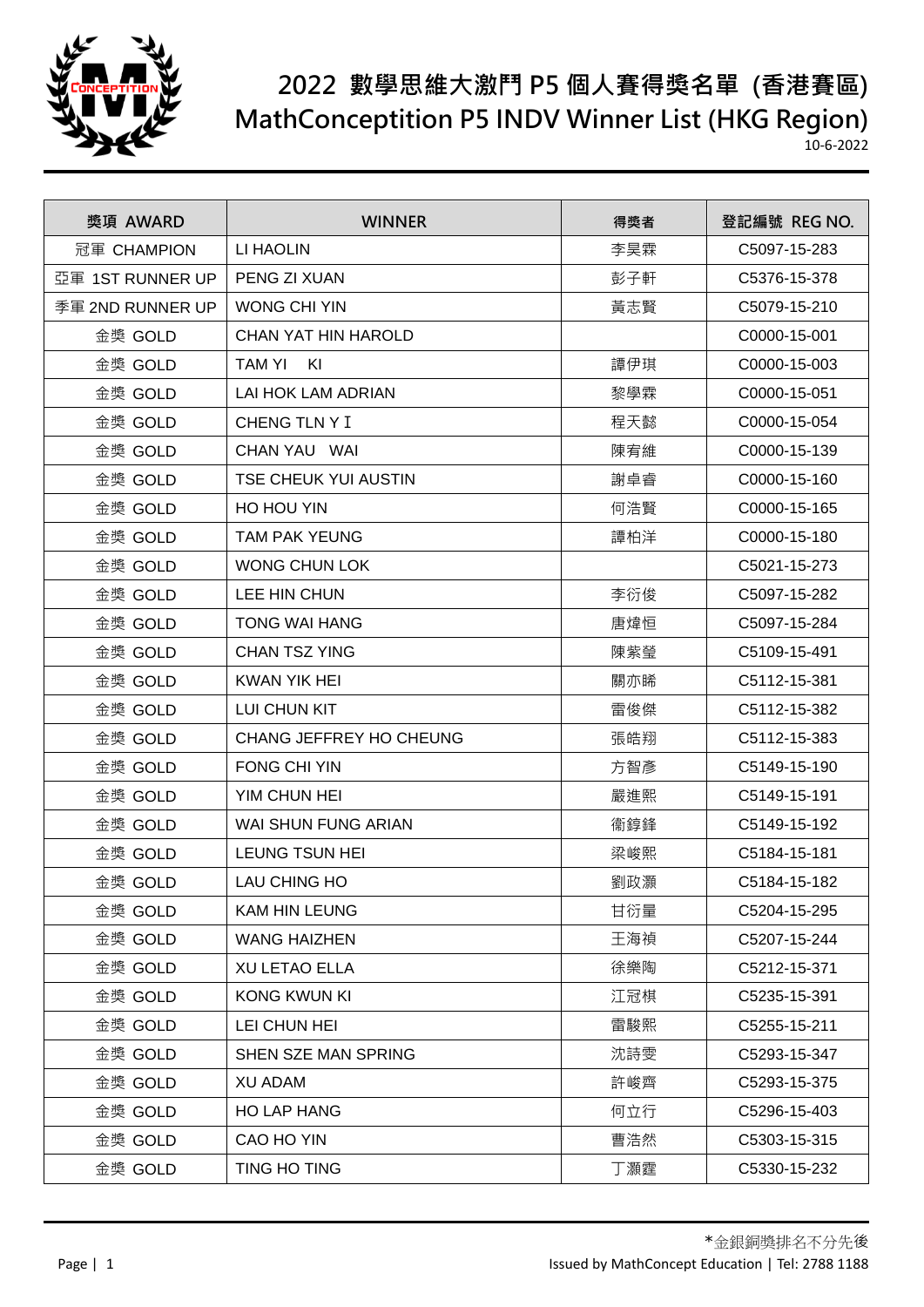

| 獎項 AWARD  | <b>WINNER</b>          | 得獎者 | 登記編號 REG NO. |
|-----------|------------------------|-----|--------------|
| 金獎 GOLD   | <b>SIT NOK TIN</b>     | 蒒諾天 | C5330-15-233 |
| 金獎 GOLD   | <b>ZHANG JUNHE</b>     | 張峻赫 | C5385-15-393 |
| 金獎 GOLD   | <b>CHEUNG TSZ KIN</b>  | 張子健 | C5410-15-427 |
| 金獎 GOLD   | LIU RAY                | 劉楚睿 | C5464-15-263 |
| 金獎 GOLD   | HO HUI TING            | 何昫婷 | C5468-15-401 |
| 金獎 GOLD   | YIP CHI CHIU           | 葉智超 | C5497-15-299 |
| 金獎 GOLD   | POON KA YEUNG          | 潘珈揚 | C5528-15-438 |
| 金獎 GOLD   | <b>LUI MIKI</b>        | 呂巧楠 | C5573-15-476 |
| 金獎 GOLD   | <b>LAU ANGELA</b>      | 劉青雅 | C9003-15-130 |
| 金獎 GOLD   | LEE TIN YEUNG JEFF     | 李天揚 | C9003-15-136 |
| 金獎 GOLD   | YU LONG SHING          | 余朗誠 | C9017-15-126 |
| 金獎 GOLD   | <b>LAI CHING YAU</b>   | 黎政佑 | C9018-15-030 |
| 金獎 GOLD   | <b>HU JERRY</b>        | 胡昌熙 | C9018-15-149 |
| 金獎 GOLD   | <b>CHEN PEARL</b>      | 陳沛榆 | C9018-15-158 |
| 銀獎 SILVER | LAM IP FUNG            | 林燁楓 | C0000-15-013 |
| 銀獎 SILVER | <b>HAU YIN CHIT</b>    | 侯彥喆 | C0000-15-014 |
| 銀獎 SILVER | <b>CHUNG YAT HONG</b>  | 鍾逸康 | C0000-15-022 |
| 銀獎 SILVER | NG SHEUNG CHIT         | 吳尚哲 | C0000-15-023 |
| 銀獎 SILVER | <b>HO DICK FAI</b>     | 何迪輝 | C0000-15-049 |
| 銀獎 SILVER | <b>CHU WING YEUNG</b>  | 朱穎揚 | C0000-15-060 |
| 銀獎 SILVER | <b>MA PUI CHING</b>    | 馬沛晴 | C0000-15-063 |
| 銀獎 SILVER | <b>CHEUNG YU XUAN</b>  | 張宇軒 | C0000-15-070 |
| 銀獎 SILVER | <b>CHOI TSZ NOK</b>    | 蔡子諾 | C0000-15-081 |
| 銀獎 SILVER | <b>CHEUNG LOK HANG</b> | 張樂恆 | C0000-15-088 |
| 銀獎 SILVER | PANG NGA LAI ALYSSA    | 彭雅勵 | C0000-15-107 |
| 銀獎 SILVER | LIU SZE YI             | 劉鍶頤 | C0000-15-123 |
| 銀獎 SILVER | <b>CHUNG HAYLEY</b>    | 鍾睎媱 | C0000-15-146 |
| 銀獎 SILVER | LEE YAN TUNG TIFFANY   | 李欣潼 | C0000-15-156 |
| 銀獎 SILVER | LIU PAK HEI JUDE ASHER |     | C5021-15-274 |
| 銀獎 SILVER | <b>CHAN LIK HANG</b>   | 陳力衡 | C5048-15-465 |
| 銀獎 SILVER | MOK NGO YIN            | 莫傲言 | C5078-15-187 |
| 銀獎 SILVER | LAU PING YAU           | 劉冰佑 | C5078-15-188 |
| 銀獎 SILVER | TSE KIN SHUN           | 謝健舜 | C5078-15-189 |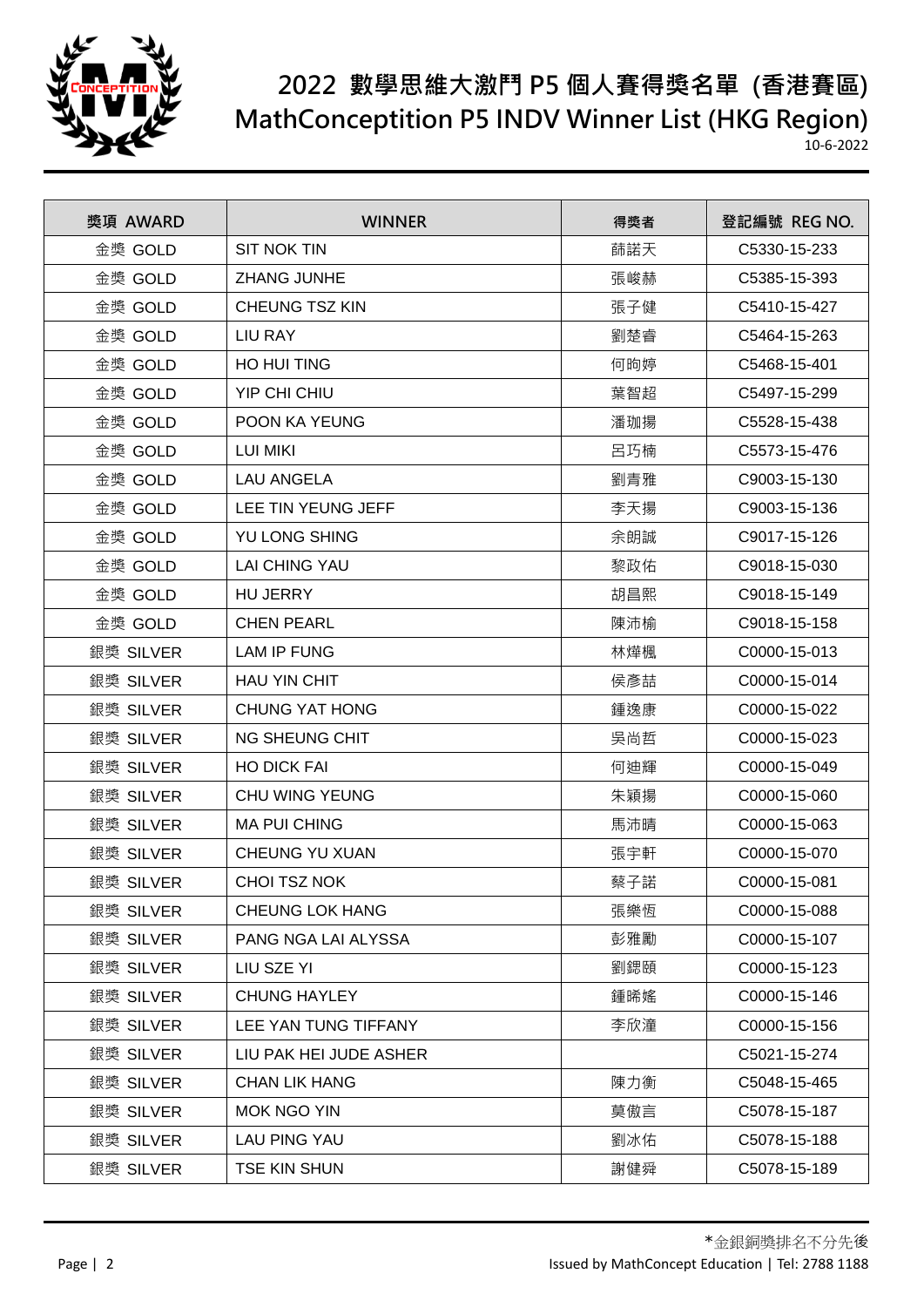

| 獎項 AWARD  | <b>WINNER</b>           | 得獎者 | 登記編號 REG NO. |
|-----------|-------------------------|-----|--------------|
| 銀獎 SILVER | YU TSUNG LONG           | 余棕朗 | C5123-15-444 |
| 銀獎 SILVER | LEUNG WAI MEI           | 梁衞鎂 | C5135-15-348 |
| 銀獎 SILVER | <b>DING YUNQI JIMMY</b> | 丁韞祺 | C5159-15-363 |
| 銀獎 SILVER | YU WAI SHING            | 余韋誠 | C5177-15-311 |
| 銀獎 SILVER | <b>TSUI YAM YI</b>      | 崔鑫怡 | C5197-15-226 |
| 銀獎 SILVER | LIU TSZ YAN             | 廖紫茵 | C5197-15-227 |
| 銀獎 SILVER | SHEK TIN LONG           | 石天朗 | C5197-15-228 |
| 銀獎 SILVER | YUE YUET CHUN           | 余悅雋 | C5202-15-291 |
| 銀獎 SILVER | <b>MAK CHING LONG</b>   | 麥程朗 | C5204-15-296 |
| 銀獎 SILVER | LEI CHEUK NOK           | 雷卓諾 | C5212-15-369 |
| 銀獎 SILVER | LIU CHEUK YIN           | 廖倬賢 | C5212-15-370 |
| 銀獎 SILVER | <b>ZHAO YIJIE</b>       | 趙藝杰 | C5231-15-430 |
| 銀獎 SILVER | <b>NG CHUN FUNG</b>     | 伍津鋒 | C5234-15-249 |
| 銀獎 SILVER | <b>WU TSZ CHUNG</b>     | 鄔子聰 | C5249-15-475 |
| 銀獎 SILVER | <b>LUI PAK YIN</b>      | 呂泊賢 | C5260-15-366 |
| 銀獎 SILVER | YAM JOSHUA OLIVER       | 任思行 | C5276-15-355 |
| 銀獎 SILVER | HON YIK HEI             | 韓奕希 | C5288-15-414 |
| 銀獎 SILVER | YIP HO YEUNG            | 葉澔洋 | C5296-15-404 |
| 銀獎 SILVER | CHAN SZE YU             | 陳思宇 | C5325-15-241 |
| 銀獎 SILVER | YE CHUN LAM             | 葉晉霖 | C5328-15-435 |
| 銀獎 SILVER | <b>CHEUNG CHEUK WAI</b> | 張倬維 | C5328-15-436 |
| 銀獎 SILVER | TSE YAT HIM             | 謝溢謙 | C5330-15-234 |
| 銀獎 SILVER | CHIM TSZ CHUN           | 詹梓進 | C5333-15-199 |
| 銀獎 SILVER | HO HO YIN               | 何灝弦 | C5336-15-306 |
| 銀獎 SILVER | SI WING YAN             | 史穎欣 | C5336-15-307 |
| 銀獎 SILVER | IP KAI YUEN JACKY       | 葉啟源 | C5338-15-254 |
| 銀獎 SILVER | <b>NGAN SIU KIT</b>     | 顏兆傑 | C5345-15-406 |
| 銀獎 SILVER | <b>WONG CHI YAN</b>     | 黃沚昕 | C5347-15-196 |
| 銀獎 SILVER | CHAN NGO WAI OWEN       | 陳敖瑋 | C5347-15-197 |
| 銀獎 SILVER | <b>TSOI TSZ FAI</b>     | 蔡子煇 | C5366-15-277 |
| 銀獎 SILVER | YEUNG WAI FUNG          | 楊偉鋒 | C5385-15-395 |
| 銀獎 SILVER | LIU JONAH FAITH         | 廖康翹 | C5386-15-458 |
| 銀獎 SILVER | WONG TSZ KIU ANNESS     |     | C5387-15-352 |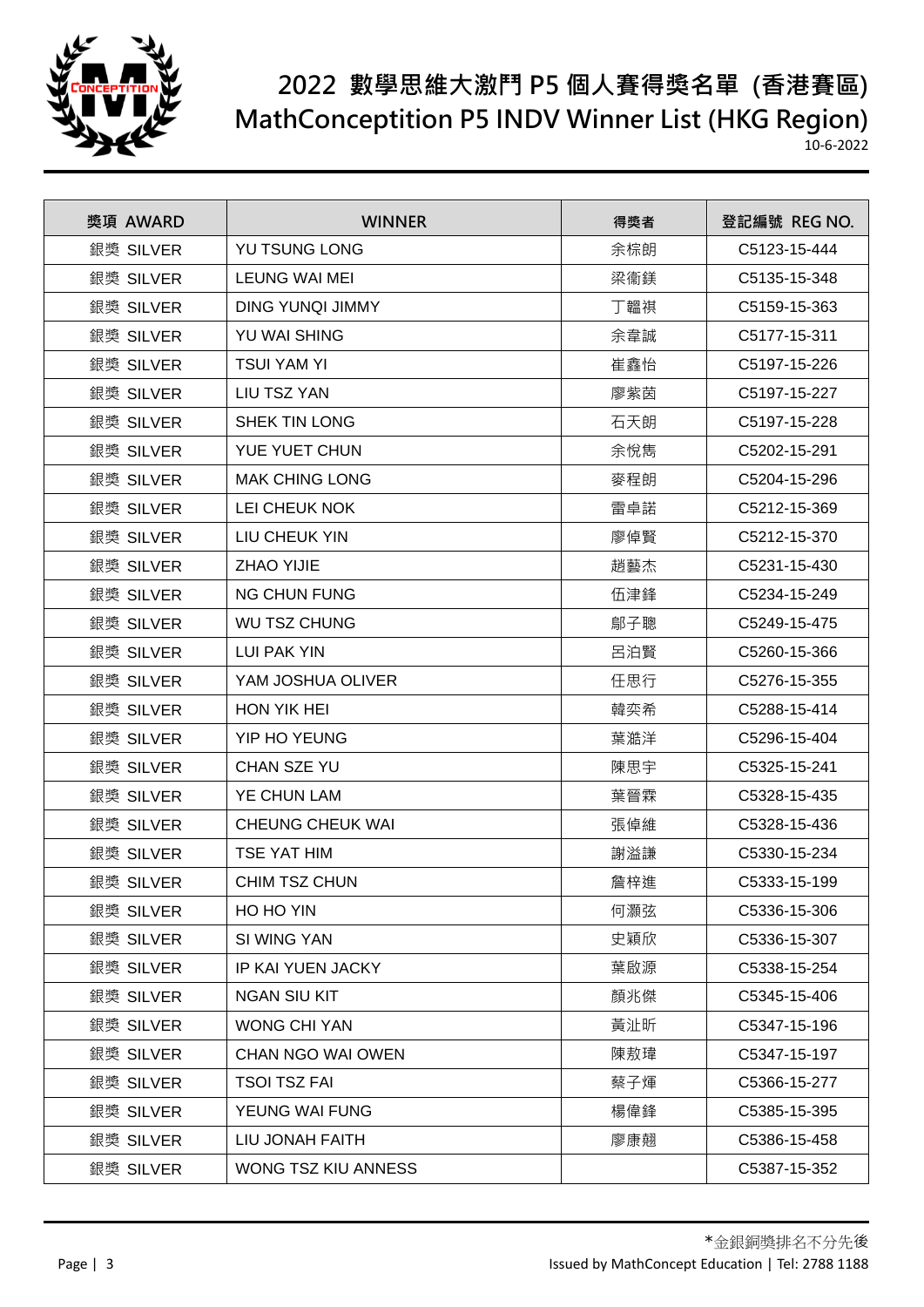

| 獎項 AWARD  | <b>WINNER</b>               | 得獎者 | 登記編號 REG NO. |
|-----------|-----------------------------|-----|--------------|
| 銀獎 SILVER | <b>CHAN HO YI</b>           | 陳可兒 | C5407-15-285 |
| 銀獎 SILVER | LI KATHERINE                | 李芯言 | C5408-15-358 |
| 銀獎 SILVER | <b>LAM TSUN SEN</b>         | 林浚晨 | C5410-15-428 |
| 銀獎 SILVER | CHIU HEI SHUN               | 趙稀淳 | C5435-15-279 |
| 銀獎 SILVER | LUI HEI TUNG                | 呂晞彤 | C5464-15-265 |
| 銀獎 SILVER | <b>SO YUET SUM</b>          | 蘇悦心 | C5527-15-470 |
| 銀獎 SILVER | <b>WAN CHEUK NAM</b>        | 温綽楠 | C5527-15-471 |
| 銀獎 SILVER | WONG SZE HO                 | 王司浩 | C5528-15-439 |
| 銀獎 SILVER | <b>CHAN LOK CHI</b>         | 陳樂之 | C5573-15-477 |
| 銀獎 SILVER | <b>LEE CLARICE</b>          | 李炫廷 | C5573-15-478 |
| 銀獎 SILVER | LIU KAIWEN                  |     | C5585-15-335 |
| 銀獎 SILVER | LIN JINHAO                  | 林瑾濠 | C9003-15-075 |
| 銀獎 SILVER | CHAN HO KIU KEO             | 陳灝喬 | C9004-15-141 |
| 銀獎 SILVER | <b>CHAN TSZ LONG JAMES</b>  | 陳子朗 | C9012-15-074 |
| 銀獎 SILVER | <b>KWONG PAK YUEN</b>       | 鄺柏玄 | C9018-15-040 |
| 銀獎 SILVER | <b>NG HON LAM</b>           | 吳翰林 | C9022-15-101 |
| 銀獎 SILVER | LI KIUCHIT                  | 李喬哲 | C9023-15-019 |
| 銀獎 SILVER | <b>CHAN CHUN HONG</b>       | 陳進匡 | C9030-15-084 |
| 銀獎 SILVER | NG TSZ KI                   | 吳芷淇 | C9030-15-087 |
| 銅獎 BRONZE | <b>HO AFFERY</b>            | 何佳諾 | C0000-15-002 |
| 銅獎 BRONZE | <b>MANCHANDA TASHI</b>      |     | C0000-15-004 |
| 銅獎 BRONZE | LI RUO DUO                  | 黎若朵 | C0000-15-011 |
| 銅獎 BRONZE | <b>CHAN SUET HIM</b>        | 陳說謙 | C0000-15-015 |
| 銅獎 BRONZE | WONG I TUNG                 | 黃苡桐 | C0000-15-018 |
| 銅獎 BRONZE | LI HENGXUAN                 | 李恒翧 | C0000-15-025 |
| 銅獎 BRONZE | <b>JIN TIANHAO</b>          | 金天豪 | C0000-15-038 |
| 銅獎 BRONZE | <b>CHOI SHUN HIM</b>        | 蔡信謙 | C0000-15-048 |
| 銅獎 BRONZE | <b>LAI CHUN SING</b>        | 黎浚聲 | C0000-15-052 |
| 銅獎 BRONZE | CHOY KA HIM                 | 蔡家謙 | C0000-15-061 |
| 銅獎 BRONZE | CHEN ADRIANNA CAROL HAO JIA | 陳浩嘉 | C0000-15-068 |
| 銅獎 BRONZE | POON HO YEUNG MARCUS        | 潘顥洋 | C0000-15-114 |
| 銅獎 BRONZE | WONG SZE HON                | 黃思瀚 | C0000-15-150 |
| 銅獎 BRONZE | POON STUART YUI NAM         | 潘睿楠 | C0000-15-173 |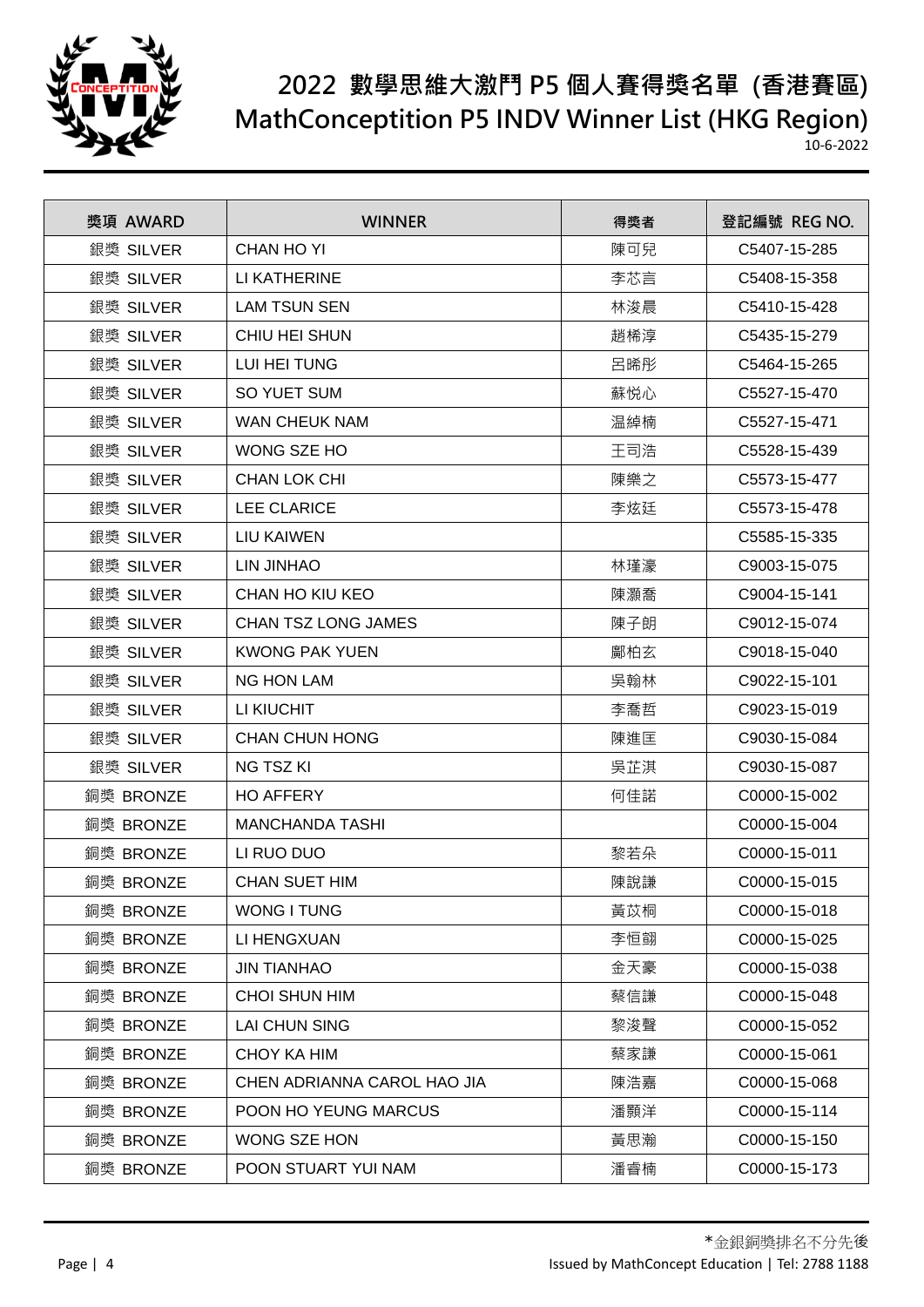

| 獎項 AWARD  | <b>WINNER</b>                 | 得獎者 | 登記編號 REG NO. |
|-----------|-------------------------------|-----|--------------|
| 銅獎 BRONZE | ZHANG YA MING JASMINE         | 張雅茗 | C0000-15-175 |
| 銅獎 BRONZE | LI CORNELIUS                  | 李澤林 | C5001-15-451 |
| 銅獎 BRONZE | <b>NG CHEUK YIU</b>           | 吳卓堯 | C5001-15-462 |
| 銅獎 BRONZE | <b>ZHAO RUIYU MIDEA</b>       | 趙睿瑀 | C5002-15-329 |
| 銅獎 BRONZE | <b>CHIANG CHUN HONG</b>       | 蔣浚匡 | C5022-15-337 |
| 銅獎 BRONZE | <b>LAU KING SENG</b>          | 劉景生 | C5022-15-339 |
| 銅獎 BRONZE | <b>HONG JEREMY</b>            | 洪鴻明 | C5023-15-240 |
| 銅獎 BRONZE | <b>LAM RONNIE</b>             | 林正浩 | C5035-15-336 |
| 銅獎 BRONZE | <b>LAI TING HIN</b>           | 黎廷軒 | C5040-15-487 |
| 銅獎 BRONZE | CHEUNG POK HO KAVAN           | 張博皓 | C5064-15-447 |
| 銅獎 BRONZE | WONG TSZ HO                   | 黃梓皓 | C5064-15-448 |
| 銅獎 BRONZE | <b>CHAN CHING HANG HANSON</b> | 陳正珩 | C5070-15-303 |
| 銅獎 BRONZE | <b>WONG YAN SING</b>          | 黃仁聲 | C5072-15-362 |
| 銅獎 BRONZE | <b>NG CHEUK YIU</b>           | 伍婥瑤 | C5074-15-271 |
| 銅獎 BRONZE | TAM HEI TUNG CHLOE            | 譚熙彤 | C5096-15-460 |
| 銅獎 BRONZE | <b>TSAI TSZ CHING</b>         | 蔡紫晴 | C5105-15-301 |
| 銅獎 BRONZE | YAU SHING FUNG                | 邱盛豐 | C5109-15-492 |
| 銅獎 BRONZE | CHEONG SHING HO               | 張丞灝 | C5109-15-493 |
| 銅獎 BRONZE | YUNG TIN CHI                  | 容天賜 | C5123-15-445 |
| 銅獎 BRONZE | <b>WONG TSZ YU</b>            | 黃子語 | C5135-15-349 |
| 銅獎 BRONZE | CHAU KWAN YU                  | 周筠瑜 | C5135-15-350 |
| 銅獎 BRONZE | <b>YIP CHUN YIN</b>           | 葉俊賢 | C5154-15-424 |
| 銅獎 BRONZE | <b>CHAN CHAK HEI</b>          | 陳澤希 | C5159-15-365 |
| 銅獎 BRONZE | YEUNG TSUN YIN                | 楊浚延 | C5161-15-454 |
| 銅獎 BRONZE | <b>LAU HIN YUEN</b>           | 劉顯源 | C5161-15-455 |
| 銅獎 BRONZE | <b>ZHEN JIANLANG</b>          | 甄健朗 | C5163-15-194 |
| 銅獎 BRONZE | <b>HUANG CHUN PANG</b>        | 黃俊鵬 | C5168-15-483 |
| 銅獎 BRONZE | LEE HIU YAN                   | 李曉茵 | C5177-15-309 |
| 銅獎 BRONZE | <b>CHAN KA CHUN</b>           | 陳伽俊 | C5181-15-262 |
| 銅獎 BRONZE | LO YAN WUN                    | 羅胤桓 | C5184-15-183 |
| 銅獎 BRONZE | WONG SZE LONG MATTHEW         | 黃詩朗 | C5186-15-231 |
| 銅獎 BRONZE | YEUNG CHUNG HEI               | 楊頌稀 | C5188-15-225 |
| 銅獎 BRONZE | SIU CHEUK YIN MARCUS          | 蕭卓賢 | C5202-15-289 |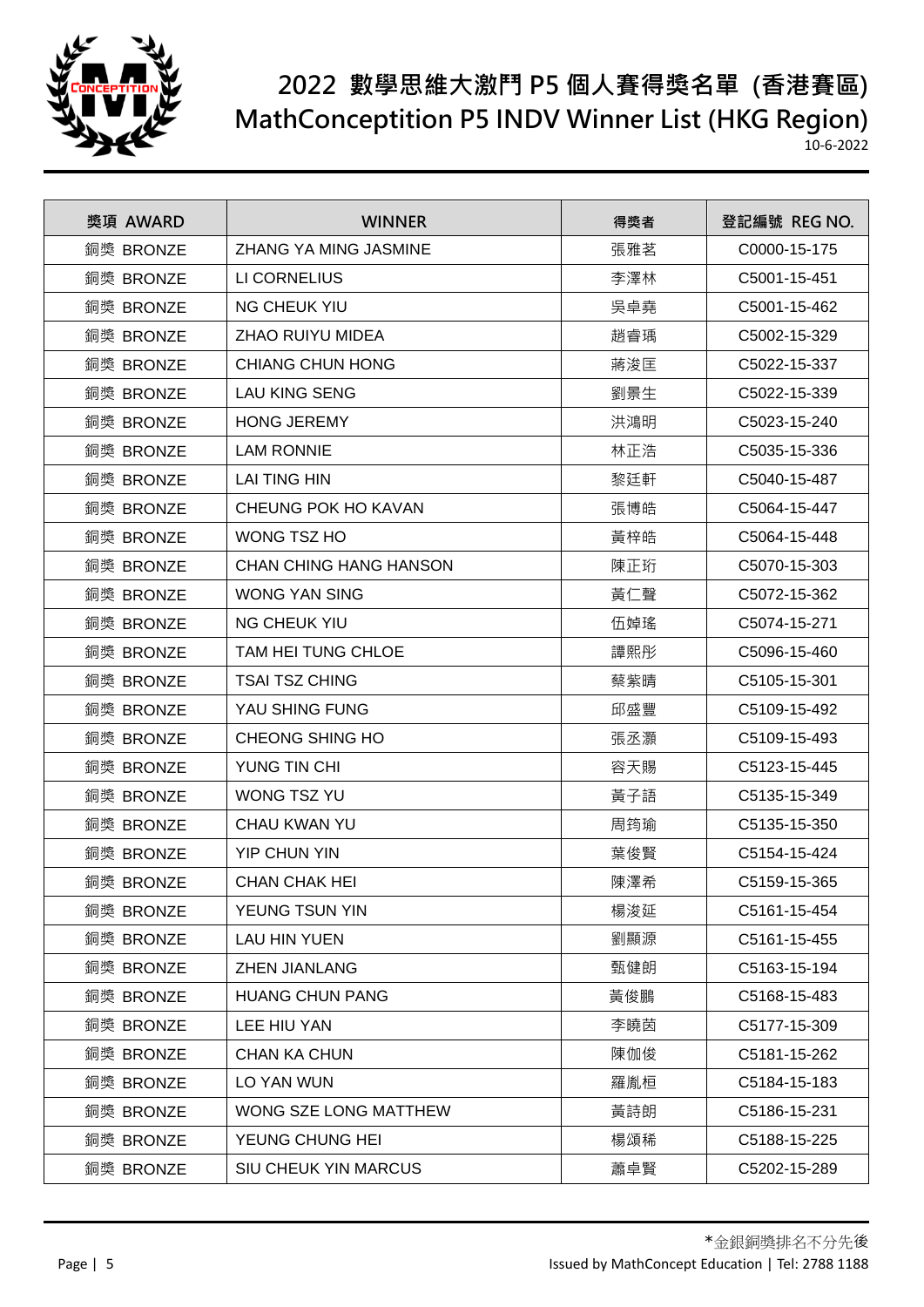

| 獎項 AWARD  | <b>WINNER</b>             | 得獎者 | 登記編號 REG NO. |
|-----------|---------------------------|-----|--------------|
| 銅獎 BRONZE | <b>JEN RHYS AUGUSTINE</b> | 任睿思 | C5202-15-293 |
| 銅獎 BRONZE | <b>TAM ANGIE</b>          | 譚安堯 | C5204-15-294 |
| 銅獎 BRONZE | TING HON YU               | 丁翰瑀 | C5207-15-246 |
| 銅獎 BRONZE | <b>JOW HEI CHING</b>      | 趙希政 | C5234-15-248 |
| 銅獎 BRONZE | <b>WONG SZE CHING</b>     | 黃詩晴 | C5234-15-250 |
| 銅獎 BRONZE | LI WEN CHENG              | 黎文成 | C5249-15-474 |
| 銅獎 BRONZE | YIU HEI TUNG              | 姚希彤 | C5253-15-419 |
| 銅獎 BRONZE | <b>WONG CHUN KEI</b>      | 黃晉琦 | C5255-15-212 |
| 銅獎 BRONZE | <b>LO WANG FUNG</b>       | 盧宏峰 | C5255-15-213 |
| 銅獎 BRONZE | <b>CHUNG KING TAK</b>     | 鍾敬德 | C5260-15-367 |
| 銅獎 BRONZE | <b>CHEUNG SIN</b>         | 張茜  | C5262-15-207 |
| 銅獎 BRONZE | <b>LEUNG LOK TIN</b>      | 梁諾天 | C5288-15-412 |
| 銅獎 BRONZE | <b>CHU KING SHING</b>     | 朱竟誠 | C5288-15-413 |
| 銅獎 BRONZE | KAI HIU CHING             | 暨曉澄 | C5296-15-405 |
| 銅獎 BRONZE | LI ZHENPENG               | 李振鵬 | C5333-15-200 |
| 銅獎 BRONZE | LAI CHUN HEI              |     | C5334-15-288 |
| 銅獎 BRONZE | CHUNG TAO TED             |     | C5334-15-292 |
| 銅獎 BRONZE | LEE PAK FAI               | 李柏輝 | C5335-15-342 |
| 銅獎 BRONZE | <b>LEUNG PAK YUI</b>      | 梁栢睿 | C5342-15-345 |
| 銅獎 BRONZE | <b>WONG TSZ KIU</b>       | 黃梓翹 | C5347-15-198 |
| 銅獎 BRONZE | <b>CHEUNG CHEUK HANG</b>  | 張卓恆 | C5352-15-322 |
| 銅獎 BRONZE | NG WAN TO                 | 伍韻陶 | C5352-15-323 |
| 銅獎 BRONZE | <b>LAU WING KIU</b>       | 劉穎蕎 | C5363-15-396 |
| 銅獎 BRONZE | <b>WU CHUN HEI</b>        | 吳俊晞 | C5363-15-398 |
| 銅獎 BRONZE | YIH HO LONG               | 易浩朗 | C5366-15-278 |
| 銅獎 BRONZE | HE BING WEN               | 賀炳文 | C5376-15-380 |
| 銅獎 BRONZE | <b>WONG HOI LEONG</b>     | 汪愷亮 | C5385-15-394 |
| 銅獎 BRONZE | <b>CHAN KWAN HEI</b>      | 陳筠晞 | C5386-15-456 |
| 銅獎 BRONZE | <b>CHAN KA HANG</b>       | 陳嘉恒 | C5386-15-457 |
| 銅獎 BRONZE | TONG HO TIN               | 唐昊天 | C5393-15-331 |
| 銅獎 BRONZE | CHEUNG YUET HO            | 張越灝 | C5393-15-332 |
| 銅獎 BRONZE | CHENG TSZ YING            | 鄭芷瑩 | C5395-15-488 |
| 銅獎 BRONZE | LI JIAXING                | 李家興 | C5395-15-489 |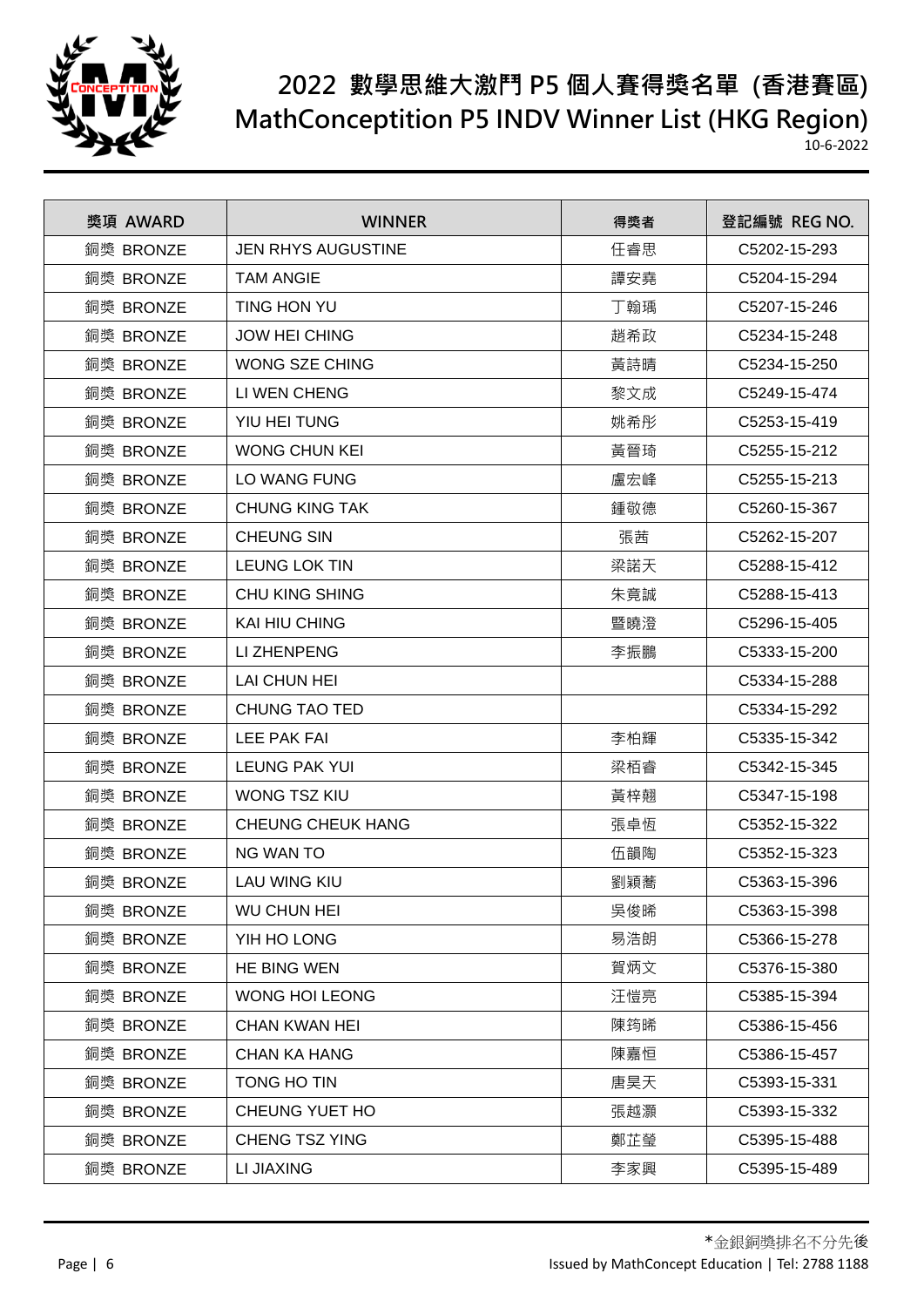

| 獎項 AWARD  | <b>WINNER</b>          | 得獎者  | 登記編號 REG NO. |
|-----------|------------------------|------|--------------|
| 銅獎 BRONZE | LI SZE CHING           | 李詩晴  | C5395-15-490 |
| 銅獎 BRONZE | LEE YUI HEI            | 李睿熙  | C5400-15-466 |
| 銅獎 BRONZE | LEUNG NGO GI           | 梁傲滋  | C5400-15-467 |
| 銅獎 BRONZE | <b>CHOW TSZ LONG</b>   | 周梓朗  | C5400-15-468 |
| 銅獎 BRONZE | LI CHO WAI             | 李祖唯  | C5407-15-287 |
| 銅獎 BRONZE | <b>TANG YAU HEI</b>    | 鄧宥希  | C5410-15-429 |
| 銅獎 BRONZE | <b>NG YIM SING</b>     | 吳琰星  | C5419-15-426 |
| 銅獎 BRONZE | <b>TSANG CHEUK YEE</b> | 曾卓頤  | C5423-15-203 |
| 銅獎 BRONZE | <b>CHAN HO SAN</b>     |      | C5431-15-409 |
| 銅獎 BRONZE | <b>WONG HAU YAN</b>    |      | C5431-15-411 |
| 銅獎 BRONZE | <b>MAN TSZ KIT</b>     | 文子杰  | C5435-15-281 |
| 銅獎 BRONZE | <b>CHAN WING LONG</b>  | 陳穎朗  | C5464-15-264 |
| 銅獎 BRONZE | AU YEUNG PAK MAN       | 歐陽柏文 | C5474-15-217 |
| 銅獎 BRONZE | LEE PAK KIU            | 李柏嶠  | C5474-15-218 |
| 銅獎 BRONZE | <b>KAN WING HEI</b>    | 簡永羲  | C5497-15-297 |
| 銅獎 BRONZE | <b>CHEUNG YI MAAN</b>  | 張漪嫚  | C5497-15-298 |
| 銅獎 BRONZE | <b>HUI SUM YEE</b>     | 許心怡  | C5527-15-469 |
| 銅獎 BRONZE | <b>KE WING YEE</b>     | 柯穎儀  | C5597-15-186 |
| 銅獎 BRONZE | CHLOE CHIN YU LIO      | 廖釺渝  | C9001-15-083 |
| 銅獎 BRONZE | <b>LEUNG PAK WAI</b>   | 梁珀瑋  | C9003-15-007 |
| 銅獎 BRONZE | <b>LAW KWONG YIU</b>   | 羅光耀  | C9004-15-034 |
| 銅獎 BRONZE | <b>CHENG MAN LOK</b>   | 鄭文洛  | C9005-15-006 |
| 銅獎 BRONZE | LO CHEUK YIN ADELA     | 盧綽賢  | C9005-15-012 |
| 銅獎 BRONZE | <b>LAM JOSHUA</b>      | 林浠哲  | C9006-15-178 |
| 銅獎 BRONZE | LIN ZHE, MICHE         | 林喆   | C9007-15-065 |
| 銅獎 BRONZE | OR KIN LOK             | 柯建樂  | C9008-15-047 |
| 銅獎 BRONZE | YUNG PUI YUET          | 翁沛悅  | C9008-15-072 |
| 銅獎 BRONZE | <b>CHAN LOK TIN</b>    | 陳洛天  | C9009-15-077 |
| 銅獎 BRONZE | POON LONG HEI          |      | C9014-15-177 |
| 銅獎 BRONZE | <b>WAT CHI SAN</b>     | 屈智紳  | C9015-15-010 |
| 銅獎 BRONZE | LO CHEUK WANG          | 盧卓宏  | C9015-15-089 |
| 銅獎 BRONZE | <b>CHOW SHING HEI</b>  | 周承曦  | C9015-15-144 |
| 銅獎 BRONZE | YEUNG WAI TING         | 楊惠婷  | C9015-15-157 |